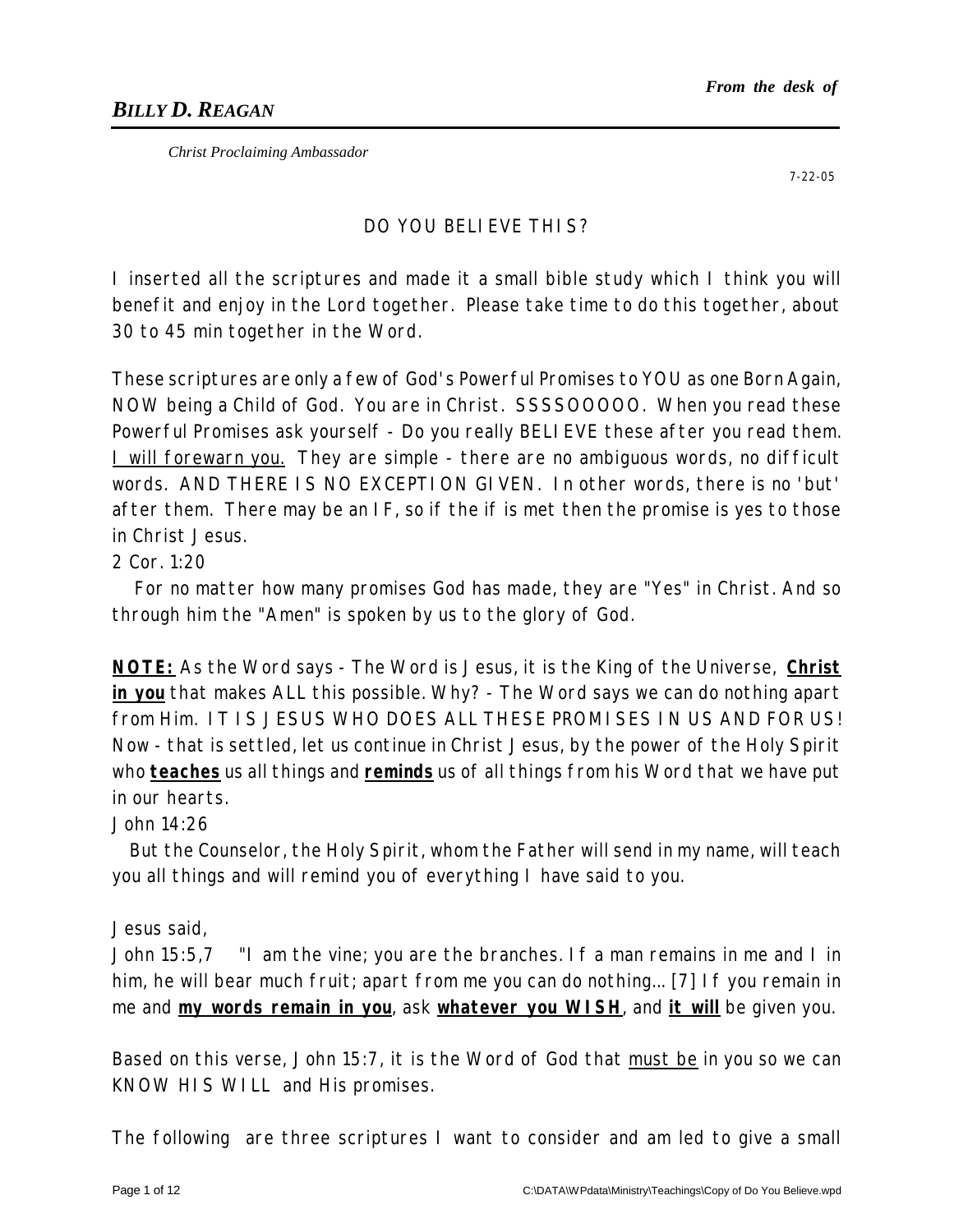teaching around in hope to impart understanding of Jesus, the Word.

Whatever - John 14:13 you ask in Jesus' name

John 14:13

And I will do **whatever you ask** in my name, so that the Son may bring glory to the Father.

Anything -Matt 18:19, you ask by faith in agreement with two or more Matthew 18:19

"Again, I tell you that if two of you on earth agree about **anything you ask** for, it will be done for you by my Father in heaven.

Again - Whatever–Mark 11:22-24 believe and do not doubt in your heart what you SAY!!!!!!!!!!

Mark 11:22-24

"Have faith in God," Jesus answered. [23] "I tell you the truth, if anyone **says** to this mountain, 'Go, throw yourself into the sea,' and **does not doubt in his heart** but **believes that what he says** will happen, it will be done for him. [24] Therefore I tell you, **whatever you ask** for in prayer, believe that you have received it, and it will be yours.

So I will give 3 parts here.

- I) Exceptions
- II) Powerful Promises
- III) What Renders Powerful Promises Powerless.

# **I) Exceptions**

These scriptures are just a few that show the primary exception, or in other words, are the things that will hinder our prayers and hinders or stops our receiving His promises.

1. Must be **Born Again**, born of God so that you are no longer separated from God.

## Romans 8:1-17

Therefore, there is now no condemnation for those who are in Christ Jesus, [2] because through Christ Jesus the law of the Spirit of life set me free from the law of sin and death. [3] For what the law was powerless to do in that it was weakened by the sinful nature, God did by sending his own Son in the likeness of sinful man to be a sin offering. And so he condemned sin in sinful man, [4] in order that the righteous requirements of the law might be fully met in us, who do not live according to the sinful nature but according to the Spirit.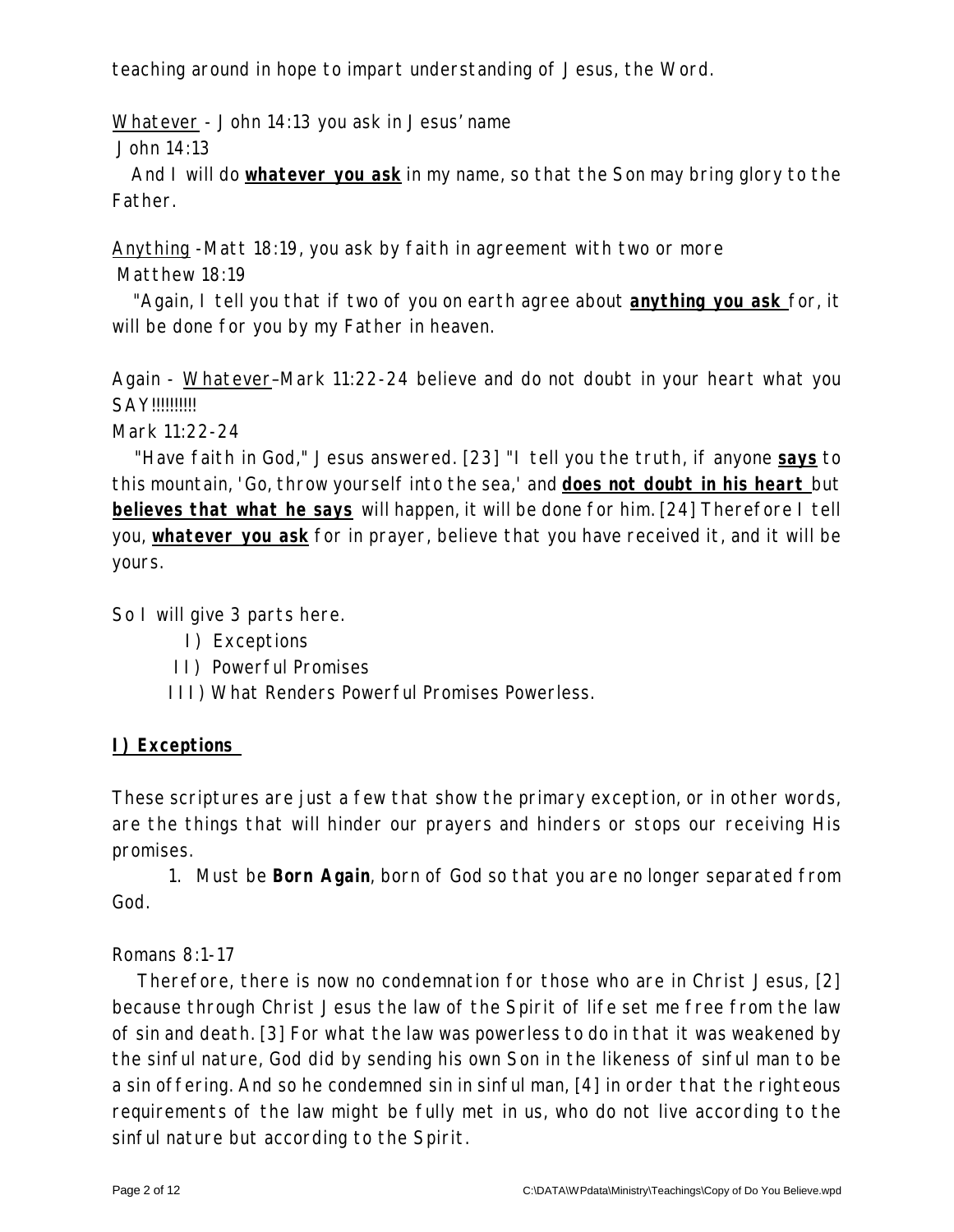[5] Those who live according to the sinful nature have their *minds* set on what that nature desires; but those who live in accordance with the Spirit have their *minds* set on what the Spirit desires. [6] The *mind* of sinful man is death, but the *mind* controlled by the Spirit is life and peace; [7] the sinful *mind* is hostile to God. It does not submit to God's law, nor can it do so. [8] Those controlled by the sinful nature cannot please God.

[9] You, however, are controlled not by the sinful nature but by the Spirit,

**IF** the Spirit of God lives in you. And

**IF** anyone does not have the Spirit of Christ, he does not belong to Christ. [10] But **IF** Christ is in you, your body is dead because of sin, yet your spirit is alive because of righteousness. [11] And

**IF** the Spirit of him who raised Jesus from the dead is living in you, he who raised Christ from the dead will also give life to your mortal bodies through his Spirit, who lives in you.

[12] Therefore, brothers, we have an obligation--but it is not to the sinful nature, to live according to it. [13] For

**IF** you live according to the sinful nature, you will die; but

**IF** by the Spirit you put to death the misdeeds of the body, you will live, [14] because those who are led by the Spirit of God are sons of God.

[15] For you did not receive a spirit that makes you a slave again to fear, but you received the Spirit of sonship. And by him we cry, "Abba, Father." [16] The Spirit himself testifies with our spirit that we are God's children. [17] Now

**IF** we are children, then we are heirs--heirs of God and co-heirs with Christ,

**IF** indeed we share in his sufferings in order that we may also share in his glory.

Those NOT born of God are separated from Him and the Teacher , the Holy Spirit. (John 3:3-12;John 14:17,26)

John 3:3-12

In reply Jesus declared, "I tell you the truth, no one can see the kingdom of God unless he is born again."

[4] "How can a man be born when he is old?" Nicodemus asked. "Surely he cannot enter a second time into his mother's womb to be born!"

[5] Jesus answered, "I tell you the truth, no one can enter the kingdom of God unless he is born of water and the Spirit. [6] Flesh gives birth to flesh, but the Spirit gives birth to spirit. [7] You should not be surprised at my saying, 'You must be born again.' [8] The wind blows wherever it pleases. You hear its sound, but you cannot tell where it comes from or where it is going. So it is with everyone born of the Spirit."

[9] "How can this be?" Nicodemus asked. [10] "You are Israel's teacher," said Jesus, "and do you not understand these things? [11] I tell you the truth, we speak of what we know, and we testify to what we have seen, but still you people do not accept our testimony. [12] I have spoken to you of earthly things and you do not believe; how then will you believe if I speak of heavenly things?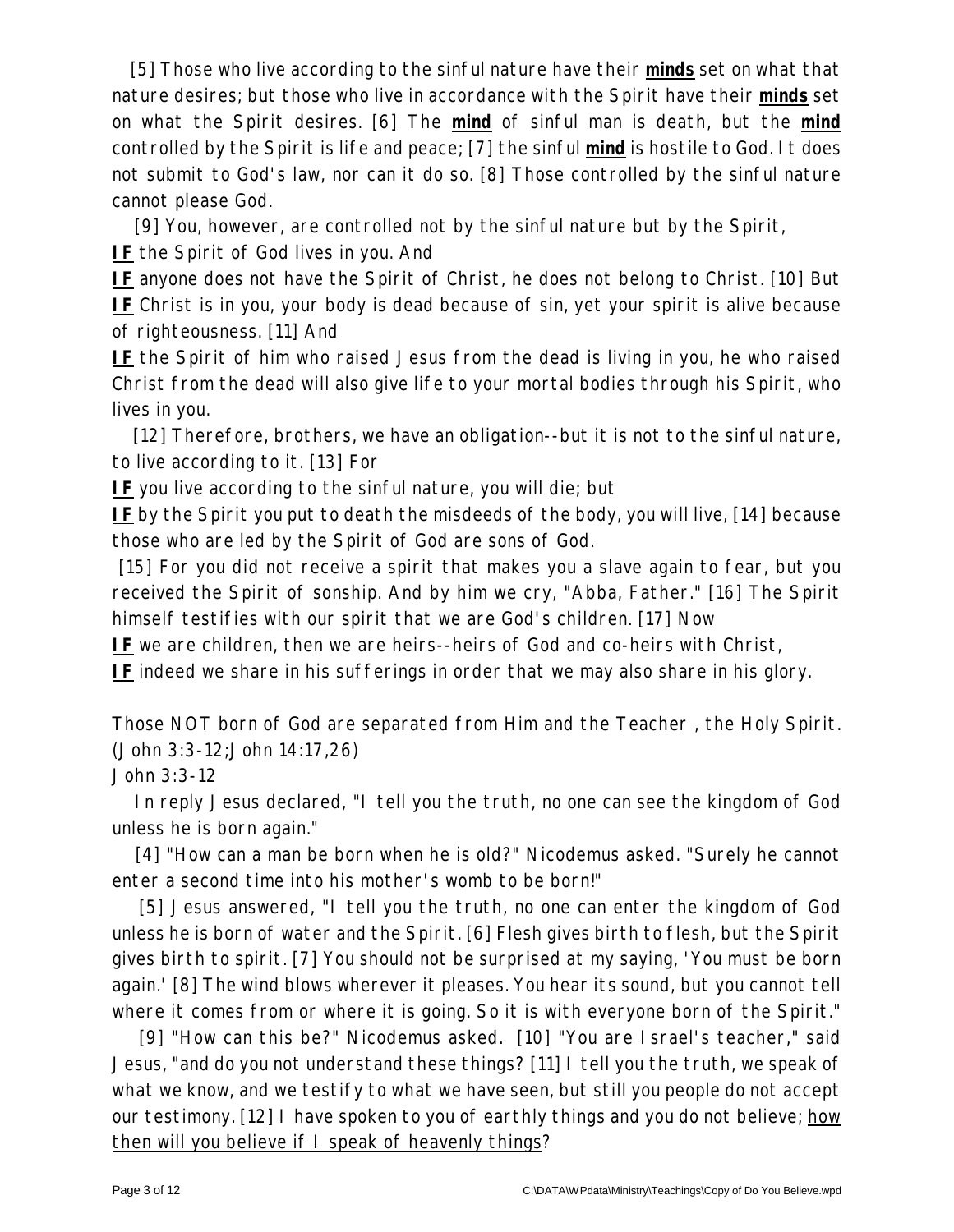**NOTE:** You must be born of God, SSSSSOOOOO you CAN believe the heavenly things found in the scripture.

John 14:17

the Spirit of truth. The world cannot accept him, because it neither sees him nor knows him. But you know him, for he lives with you and will be in you.

**NOTE:** NOW that one is born again, born of God, the Holy Spirit now lives in one born again and can now understand heavenly things as we read and study and seek Him.

John 14:26

But the Counselor, the Holy Spirit, whom the Father will send in my name, will teach you all things and will remind you of everything I have said to you.

2. **Sin** (Ps 66:18; Isa 59:1-2; 1 Peter 3:7, 10, 12 and others) We MUST walk HOLY and we can by the Spirit given in our Re-birth, born of God.

Psalm 66:18

If I had cherished sin in my heart,

the **Lord would not have listened**;

Isaiah 59:1-2

Surely the arm of the Lord is not too short to save,

nor his ear too dull to hear.

[2] But your iniquities have separated

you from your God;

your sins have hidden his face from you,

**so that he will not hear**.

1 Peter 3:7

Husbands, in the same way be considerate as you live with your wives, and treat them with respect as the weaker partner and as heirs with you of the gracious gift of life, **so that nothing will hinder your prayers**.

1 Peter 3:10 For,

"Whoever would love life

and see good days

must keep his tongue from evil

and his lips from deceitful speech.

1 Peter 3:12

For the eyes of the Lord are on the righteous

and his ears are attentive to their prayer,

but **the face of the Lord is against those who do evil**."

1 Peter 1:16

for it is written: **"Be holy, because I am holy."**

(At another time Read and study 1 John, who we are in Christ)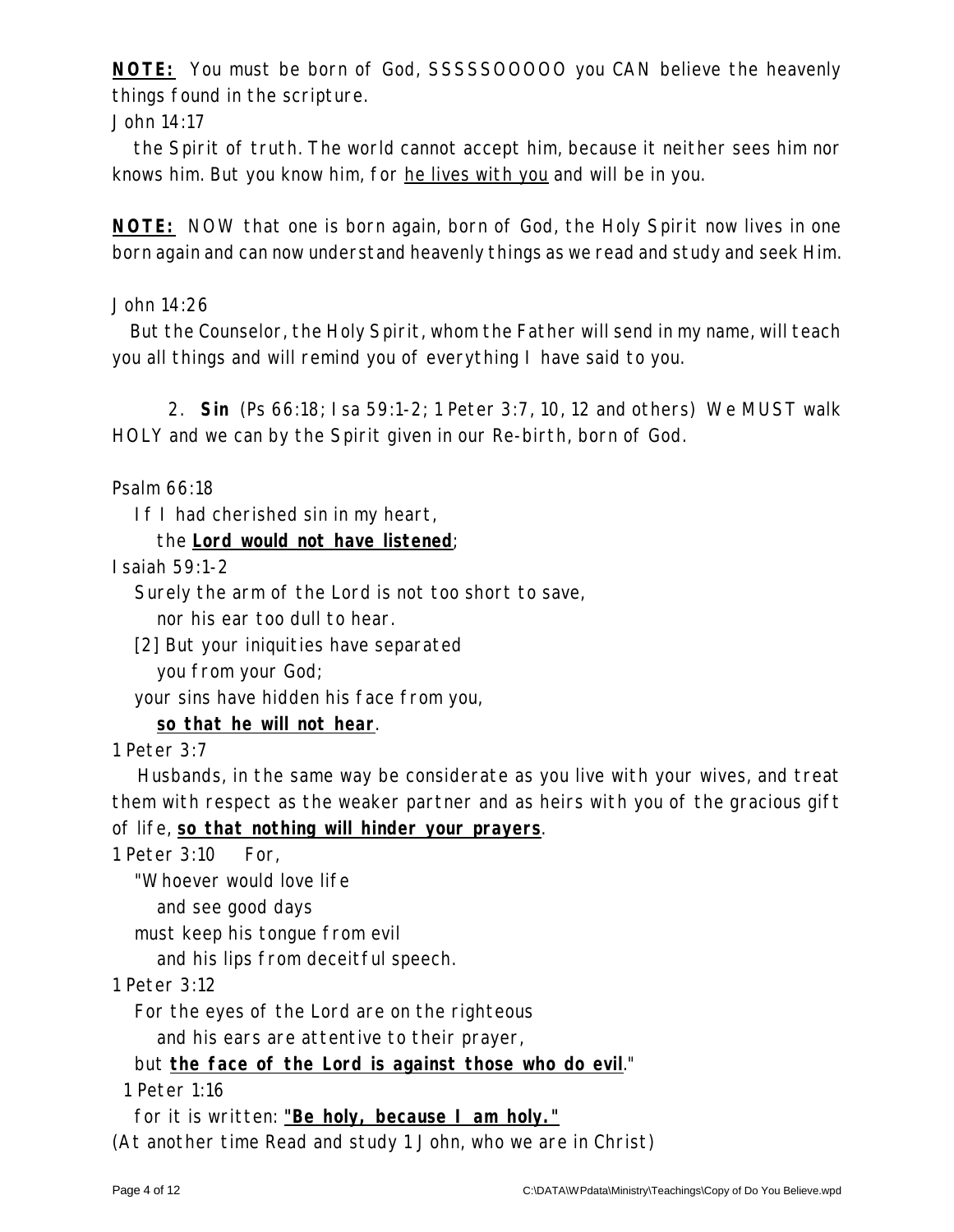3. Specific sin of **unforgiveness.** (Matt 18: 34-35; Matt 6:14-15; Mark 11:25- 26; Matt 5:25-26).

## Matthew 18:34-35 (KJV)

And his lord was wroth, and delivered him to the tormentors, till he should pay all that was due unto him. [35] So likewise shall my heavenly Father do also unto you, if ye from your hearts forgive not every one his brother their trespasses.

(**NOTE** here, for understanding and a later study, the tormentor is Satan, the devil and his officers and demons. This awful sin of UNFORGIVENESS subjects your family and all your possessions to the tormentor or jailer to be tortured as shown in the beginning of this passage in Matt 18. Matthew 18:25

Since he was not able to pay, the master ordered that he and his wife and his children and all that he had be sold to repay the debt.

**Unforgiveness is a serious matter!**)

### Matthew 6:14-15

For if you forgive men when they sin against you, your heavenly Father will also forgive you. [15] But **if you do not forgive men** their sins, your Father will not forgive your sins.

Mark 11:25-26

And when ye stand praying, forgive, if ye **have ought against any**: that your Father also which is in heaven may forgive you your trespasses. [26] But if ye do not forgive, neither will your Father which is in heaven forgive your trespasses.

## Matthew 5:23-26

"Therefore, if you are offering your gift at the altar and there remember that your **brother has something against you**, [24] leave your gift there in front of the altar. First go and be reconciled to your brother; then come and offer your gift.

[25] "Settle matters quickly with your adversary who is taking you to court. Do it while you are still with him on the way, or he may hand you over to the judge, and the judge may hand you over to the officer, and you may be thrown into prison. [26] I tell you the truth, you will not get out until you have paid the last penny.

4. **What you speak** has life or death and it shows your heart. (Matt 15:18; Luke 6:45; Matt 12:36-37; Mark 11:23; Prov 18:21).

### Matthew 15:18

But the things that come out of the mouth come from the heart, and these make a man 'unclean.'

### Luke 6:45

…. For out of the overflow of his heart his mouth speaks. Matthew 12:36-37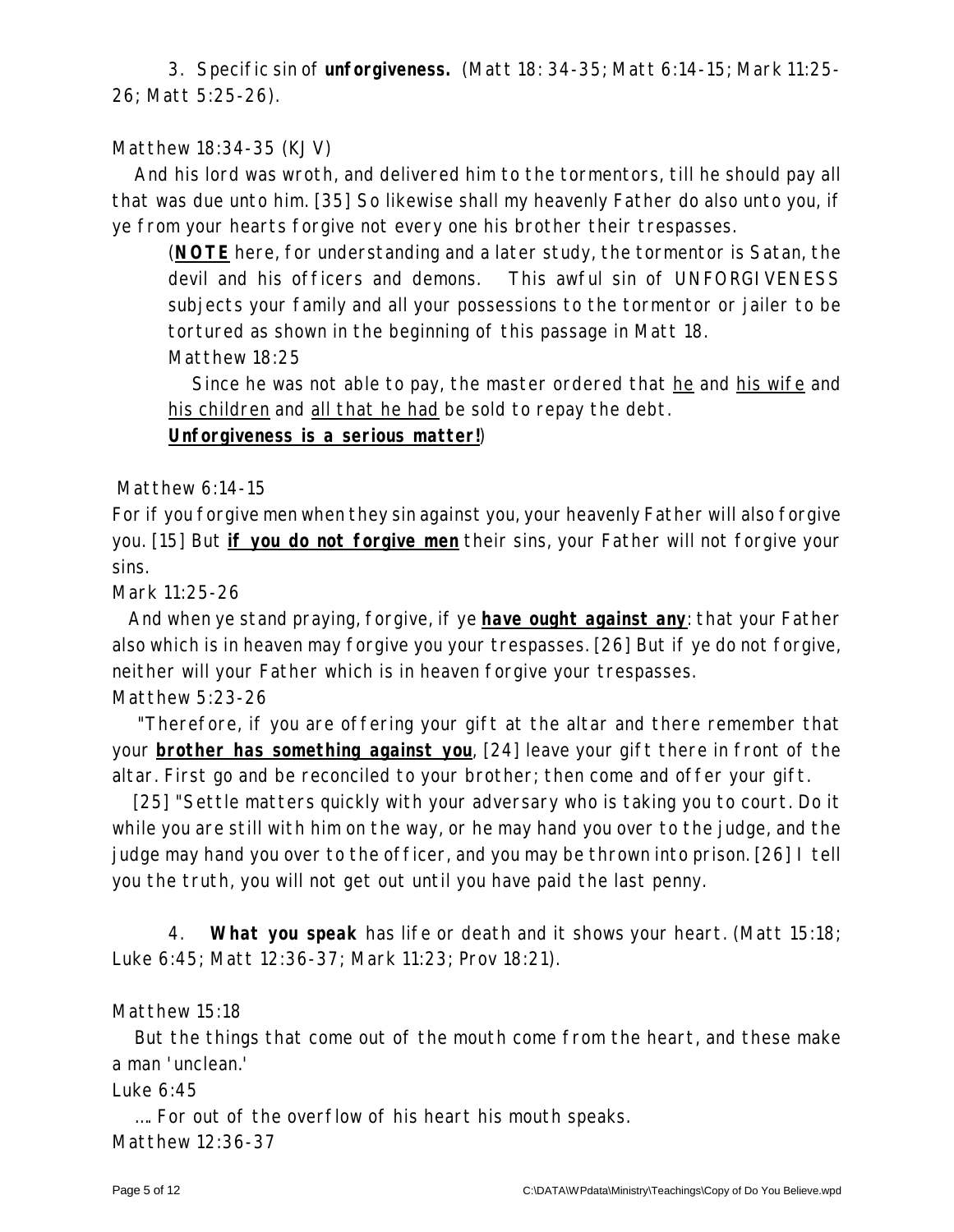But I tell you that men will have to give account on the day of judgment for every careless word they have spoken. [37] For by your words you will be acquitted, and by your words you will be condemned." Mark 11:23

"I tell you the truth, if **anyone says** to this mountain, 'Go, throw yourself into the sea,' and does not doubt in his heart but *believes that what he says* will happen, it will be done for him.

(**NOTE** here that there is not a distinction made if what is said is good or evil) Proverbs 18:21

Death and life are in the power of the tongue: and they that love it shall eat the fruit thereof.

5. Foremost - **Unbelief, Doubt**. (many - John 10:25; Matt 17:17,20a; Matt 14:31; Heb 3:11,12,19; Mark 11:23b; James 1:6-8; Matt 13:58; Ps 78:41)

John 10:25

Jesus answered, "I did tell you, **but you do not believe**. The miracles I do in my Father's name speak for me,

Matthew 17:17

"**O unbelieving** and perverse generation," Jesus replied, "how long shall I stay with you? How long shall I put up with you? Bring the boy here to me."

Matthew 17:20

He replied, "**Because you have so little faith**. I tell you the truth, if you have faith as small as a mustard seed, you can say to this mountain, 'Move from here to there' and it will move. Nothing will be impossible for you."

Matthew 14:31

Immediately Jesus reached out his hand and caught him. "**You of little faith**," he said, "**why did you doubt**?"

Hebrews 3:11-12

So I declared on oath **in my anger**,

'They shall never enter my rest.' "

[12] See to it, brothers, that none of you has a **sinful, unbelieving heart** that turns away from the living God. ….[19] So we see that they were not able to enter, because of **their unbelief**.

(**NOTE** – they were not able to enter the Rest that God was giving them because of unbelief. They were afraid (reasoned in their mind) and called the people of Canaan giants and looked at themselves as grasshoppers. They believed what they saw instead of God's word – "Go and possess the land". Is it not what we do? Look at what we see and not what God has declared and promised?) Mark 11:23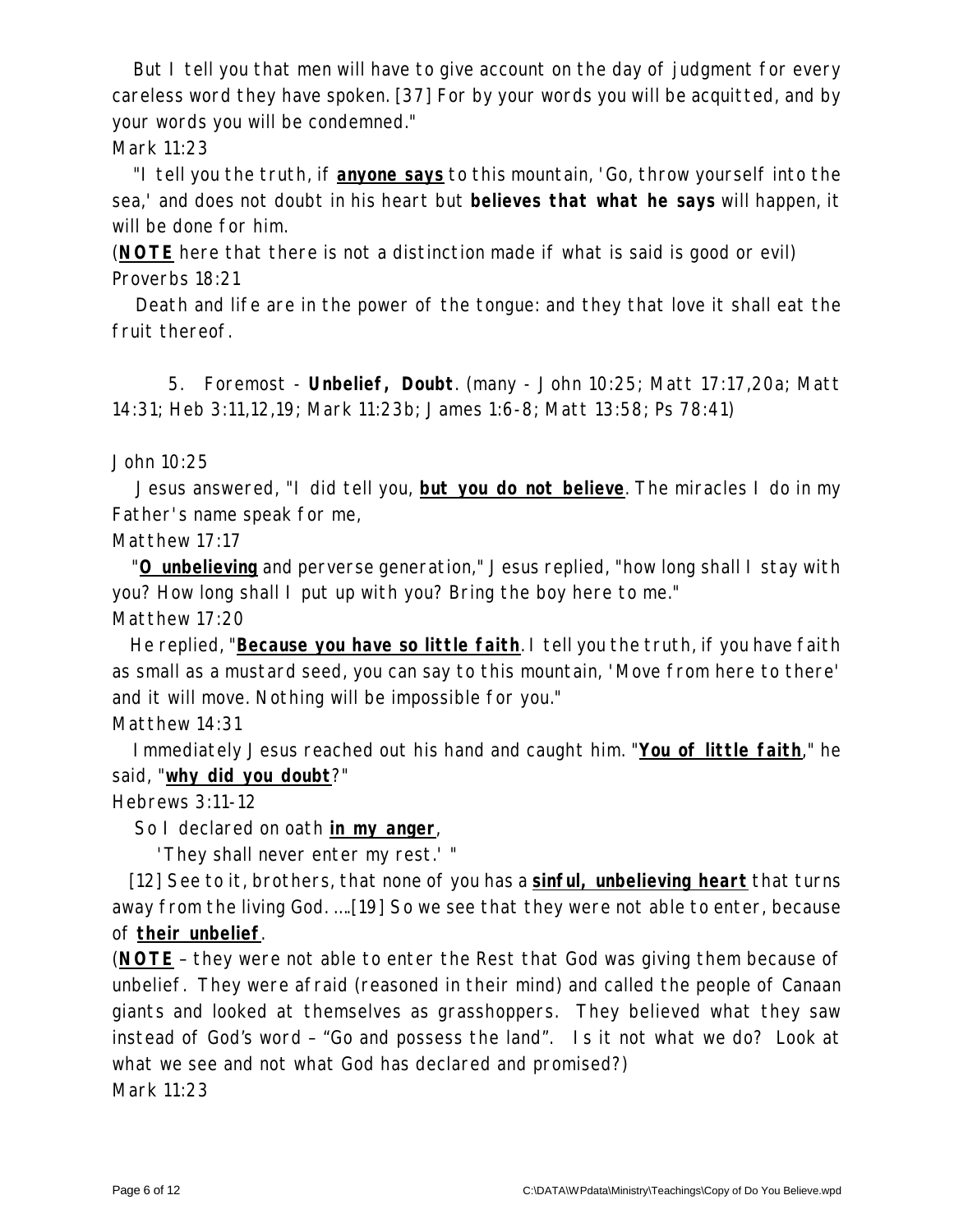"I tell you the truth, if anyone says to this mountain, 'Go, throw yourself into the sea,' and **does not doubt in his heart** but believes that what he says will happen, **it will be done for him**.

## James 1:6-8

But when he asks, he must believe **and not doubt**, because he who doubts is like a wave of the sea, blown and tossed by the wind. [7] **That man should not think he will receive anything from the Lord**; [8] he is a double-minded man, unstable in all he does.

Matthew 13:58 (NIV)

And he did not do many miracles there because of their **lack of faith**. Matthew 13:58 (KJV)

And he did not many mighty works there **because of their unbelief**.

(**NOTE** – God Himself, Jesus could not do many miracles because of the people which is what limits God as shown in the next verse.)

## Psalm 78:41

Yea, they turned back and tempted God, and **limited the Holy One** of Israel.

6. We must not lose heart or **do not give up** (Matt 10:22; Matt 24:13; Mark 13:13; 2 Corin 4:16-18; James 1:3-4; Rev 13:10).

Matthew 10:22

All men will hate you because of me, but he **who stands firm** to the end will be saved.

Matthew 24:13

but **he who stands firm** to the end will be saved.

Mark 13:13

All men will hate you because of me, but he **who stands firm** to the end will be saved.

2 Cor. 4:16-18

**Therefore we do not lose heart**. Though outwardly we are wasting away, yet inwardly we are being renewed day by day. [17] For our light and momentary troubles are achieving for us an eternal glory that far outweighs them all. [18] So we fix our eyes not on what is seen, but on what is unseen. **For what is seen is temporary**, but what is unseen is eternal. James 1:3-4

because you know that the testing of your **faith develops perseverance**. [4] **Perseverance must finish its work** so that you may be mature and complete, not **lacking anything**.

Rev. 13:10

If anyone is to go into captivity,

into captivity he will go.

If anyone is to be killed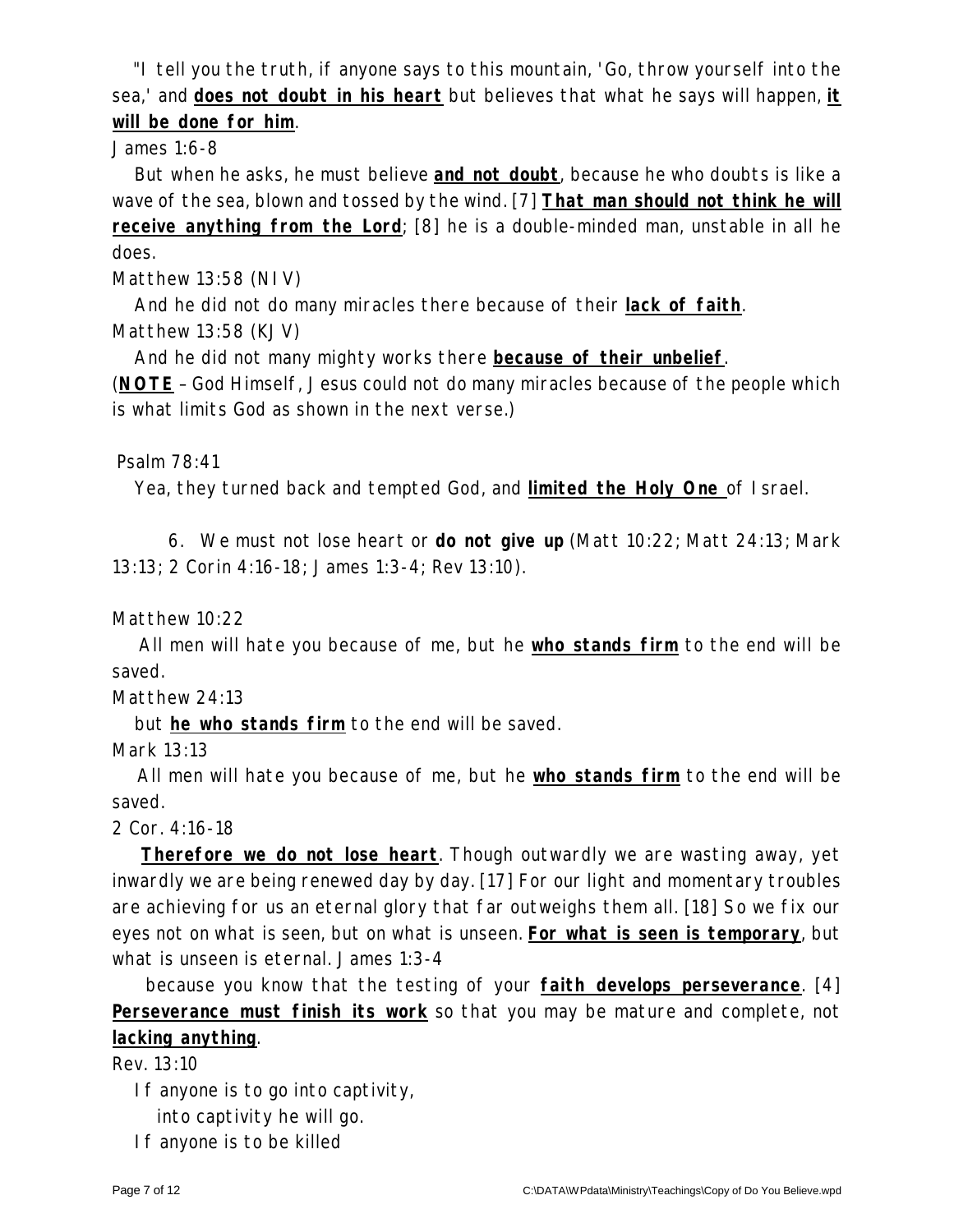with the sword, with the sword he will be killed.

This calls for **patient endurance** and **faithfulness** on the part of the saints.

**II. Powerful Precious Promises**

(2 Peter 1:3-4 through the knowledge of Jesus, the Word) Prov 9:10; Prov 1:7, all desired knowledge spoken of in scripture is the 'knowledge of Jesus, not the world)

Here are the three promises initially referred to.

1. John 14:13 says **Whatever you ask** in Jesus' name it will be done for you to bring glory to the Father. DO YOU BELIEVE THIS? Jesus meant what He said. (John 14:14, 15:7, 15:16, 16:23, 24, 26)

John 14:13-14

And **I will do whatever you ask** in my name, so that the Son may bring glory to the Father. [14] You may **ask me for anything** in my name, and I will do it. John 15:7

If you remain in me and my words remain in you, **ask whatever you wish**, and it will be given you.

John 15:16

You did not choose me, but I chose you and appointed you to go and bear fruit- fruit that will last. Then the **Father will give you whatever you ask** in my name. John 16:23

In that day you will no longer ask me anything. I tell you the truth, my Father **will give you whatever you ask** in my name.

John 16:24

Until now you have not asked for anything in my name. **Ask and you will receive**, and your joy will be complete.

2. Matt 18:19 says **anything you ask** and two of you can believe / agree / by faith it will be done. DO YOU BELIEVE THIS? Matthew 18:19

"Again, I tell you that if **two of you on earth agree about anything** you ask for, **it will be done** for you by my Father in heaven.

3. Mark 11: 22-24, this starts with a command - Have faith in God! This means believe Him and what he says. The key in this passage is two fold - Whatever **you SAY** and Believe (and do not doubt in your heart) **will happen.** DO YOU BELIEVE THIS?

Mark 11:22-23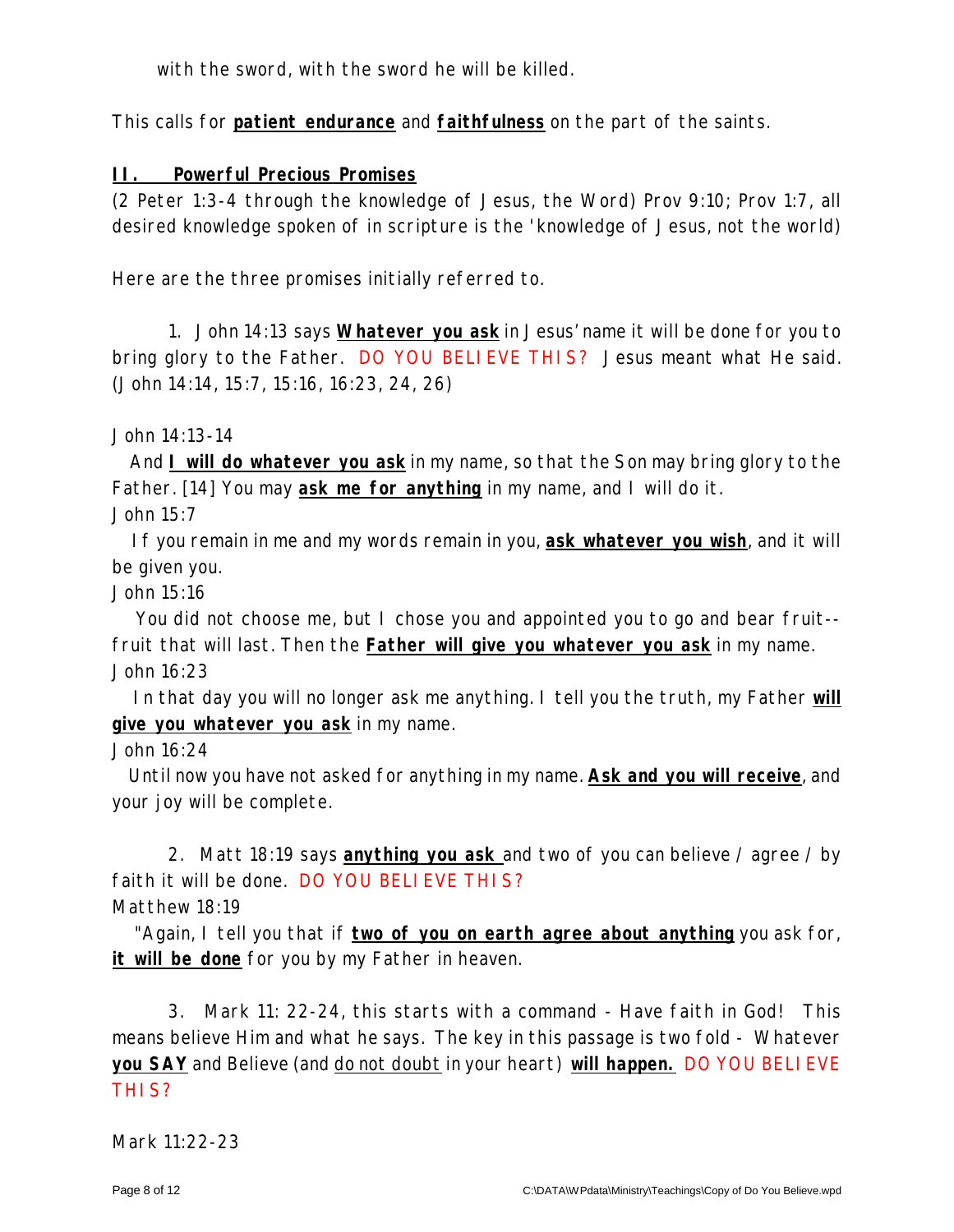"Have faith in God," Jesus answered. [23] "I tell you the truth, if anyone says to this mountain, 'Go, throw yourself into the sea,' and does not doubt in his heart but believes that what he says will happen, it will be done for him.

Why do I put this difficult question before your heart and mind. It is paramount if we are to walk in the **Kingdom of God** on this earth that we must believe our King. Jesus said Mark 9:23 that **everything** is possible if you believe.

" 'If you can'?" said Jesus. "**Everything is possible** for him **who believes**."

Again, there are so many times the Lord, Jesus said these things that I am confident He meant them. WHY - God is not one to lie. Praise God.

But once we believe - then Jesus said in Matthew 11:12

And from the days of John the Baptist until now the kingdom of heaven suffereth violence, and the **violent take it by force**.

We must be VI OLENT and take the Kingdom of God by FORCE. The ONLY way this is done is to STAND and STAND firm with faith.

Ephes. 6:13-14

Therefore put on the full armor of God, so that **when the day of evil comes**, you may be able **to stand your ground**, **and after you have done everything, to stand.** [14] **Stand firm** then, with the belt of truth buckled around your waist, with the breastplate of righteousness in place,

One is able to stand only by believing – in faith as shown in this verse.

In Isaiah 7:9 (KJV)

.... **If ye will not believe**, surely ye shall not be established.

Isaiah 7:9 (NIV)

...**If you do not stand firm in your faith**,

you will not stand at all.' "

I tell you truth from God's Word. All Things are possible to those who believe and you MUST conform to the Word of God and NOT to the mind of man and what you see with the eyes in your head but with the eyes of your spirit as you Read, Speak, Study and Speak and Study and Speak so to transform your mind to agree with that of God's ways. This is why God said what he did in Deut 6:4-9 to have no other God before us by Saying to love Him with all our heart, soul and strength and next to this is to teach our children in all situations the Word of God.

Deut. 6:4-9

Hear, O Israel: The Lord our God, the Lord is one. [5] Love the Lord your God with all your heart and with all your soul and with all your strength. [6] These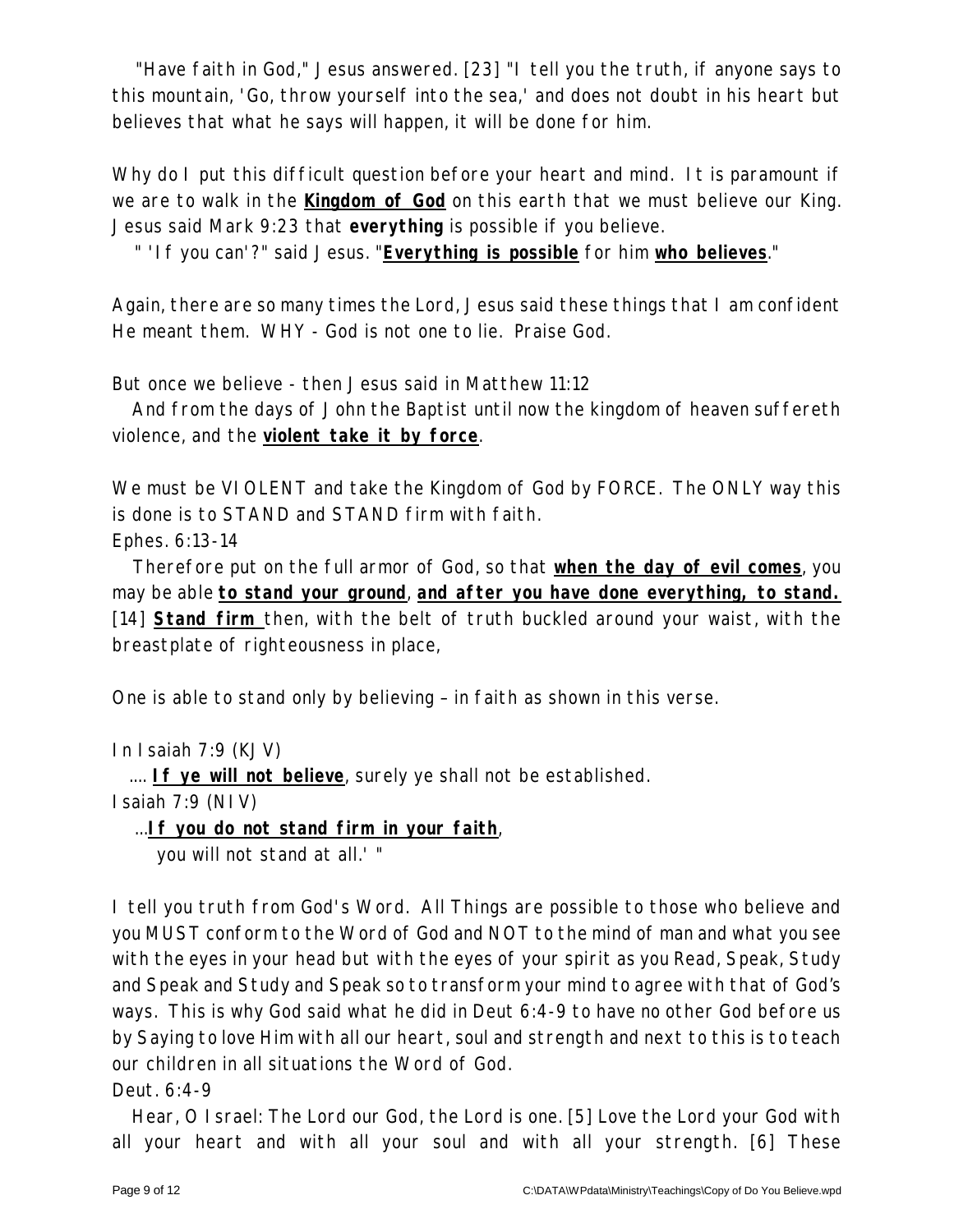commandments that I give you today are to be upon your hearts. [7] Impress them on your children. Talk about them when you sit at home and when you walk along the road, when you lie down and when you get up. [8] Tie them as symbols on your hands and bind them on your foreheads. [9] Write them on the doorframes of your houses and on your gates.

Now that we are children of God this applies to you even in our latter years.

It is a choice and it is never too late to begin walking in the Kingdom of God for He said it is not just talk but power. (1 Corn 4:20) If it is power where do you see it today manifesting? I tell you the truth, ONLY in those who will believe our Masters Words and Stand in Faith not wavering in doubt.

### **III. What Renders Powerful Promises Powerless**

1. Doubt - This is unbelief. Jesus said through Paul to Corinth, that for those who are in Christ, all His promises are YES and So Be it (Amen). The promises are NOT maybe, NO nor unanswered. They are Yes. DO YOU BELIEVE THIS?

## 2 Cor. 1:20 (KJV)

For all the promises of God in him are yea, and in him Amen, unto the glory of God by us.

2 Cor. 1:20 (NIV)

For no matter how many promises God has made, they are "Yes" in Christ. And so **through him** the "Amen" **is spoken by us** to the glory of God.

Peter walked on the water until doubt came in by what he saw. DOUBT. The biggest nurturer to doubt is what we say and speak. Every word we speak either confirms God's higher truth or it negates it with a negative unbelieving statement. Note this, the truth may be that you have cancer, or a headache by what the doctors say or by the feeling in your body, headpain. But the HIGHER TRUTH IS God's Word. It says that God through the shed innocent blood and the pain and torture that Jesus endured on the cross, we have been set free from death and given peace for our souls and our bodies healed. That is at the cross 2,000 years ago. DO YOU BELIEVE THIS? Isa 53:4-5.

### Isaiah 53:4-5 (KJV)

Surely he hath borne our griefs, and carried our sorrows: yet we did esteem him stricken, smitten of God, and afflicted. [5] But he was wounded for our transgressions, he was bruised for our iniquities: the chastisement of our peace was upon him; and with his stripes we are healed.

#### Isaiah 53:4-5 (NIV)

Surely he took up our infirmities and carried our sorrows,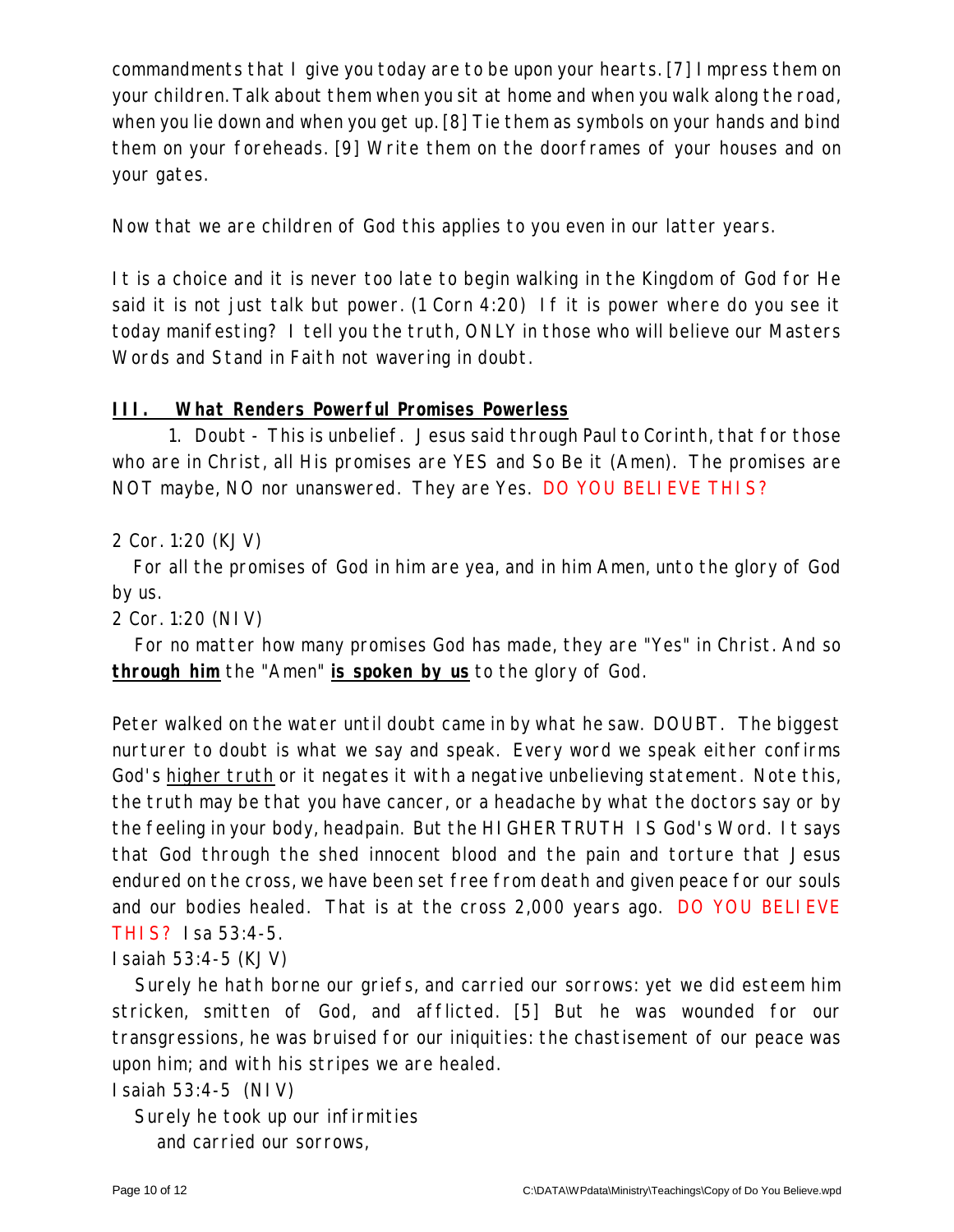yet we considered him stricken by God,

smitten by him, and afflicted.

[5] But he was pierced for our transgressions,

he was crushed for our iniquities;

the punishment that brought us peace was upon him,

and by his wounds we are healed.

In verse 5 says we **ARE** healed. But after Jesus was buried, rose from the grave and ascended to heaven, Peter said in

1 Peter 2:24

Who his own self bare our sins **in his own body on the tree**, that we, being dead to sins, should live unto righteousness: by whose stripes ye **were healed.** DO YOU BELI EVE THIS?

There are so many truths that God has given us in His Word. Finding them is our choice. God said I set before you life and death, blessing and curses, now CHOOSE life.

Deut. 30:19

This day I call heaven and earth as witnesses against you that I have set before you life and death, blessings and curses. **Now choose life**, so that you and your children may live

WHY? - As it says, So that you and your children may live.

But we are not alone, those who are born of God, for we have the Holy Spirit to guide and teach us if we believe. DO YOU BELIEVE THIS?

Praise be to God and His Son and the Holy Spirit as we proclaim and claim His promises so that we might have life and life more abundant here on earth while in this mortal body.

FYI - The Greek word that is the core of the words save, saved, and salvation is SOZO. It means more than just spirit saved. It is for the complete spirit, soul and body. Just as Isa 53:4-5 declares – sins forgiven (spirit), peace (soul), healed (body), was all done at the cross to save us. SOZO - Saved, Healed, Delivered, Made Whole, & Preserved.

From the »Strong's Greek & Hebrew Dictionary

sozo, Greek 4982, Strong's

sozo, sode'-zo; from a primary sos (contracted for obsolete saos, "safe"); to save, i.e. deliver or protect (literal or figurative) :- heal, preserve, save (self), do well, be (make) whole.

It has been great to share in the word. Please note that there are few words of